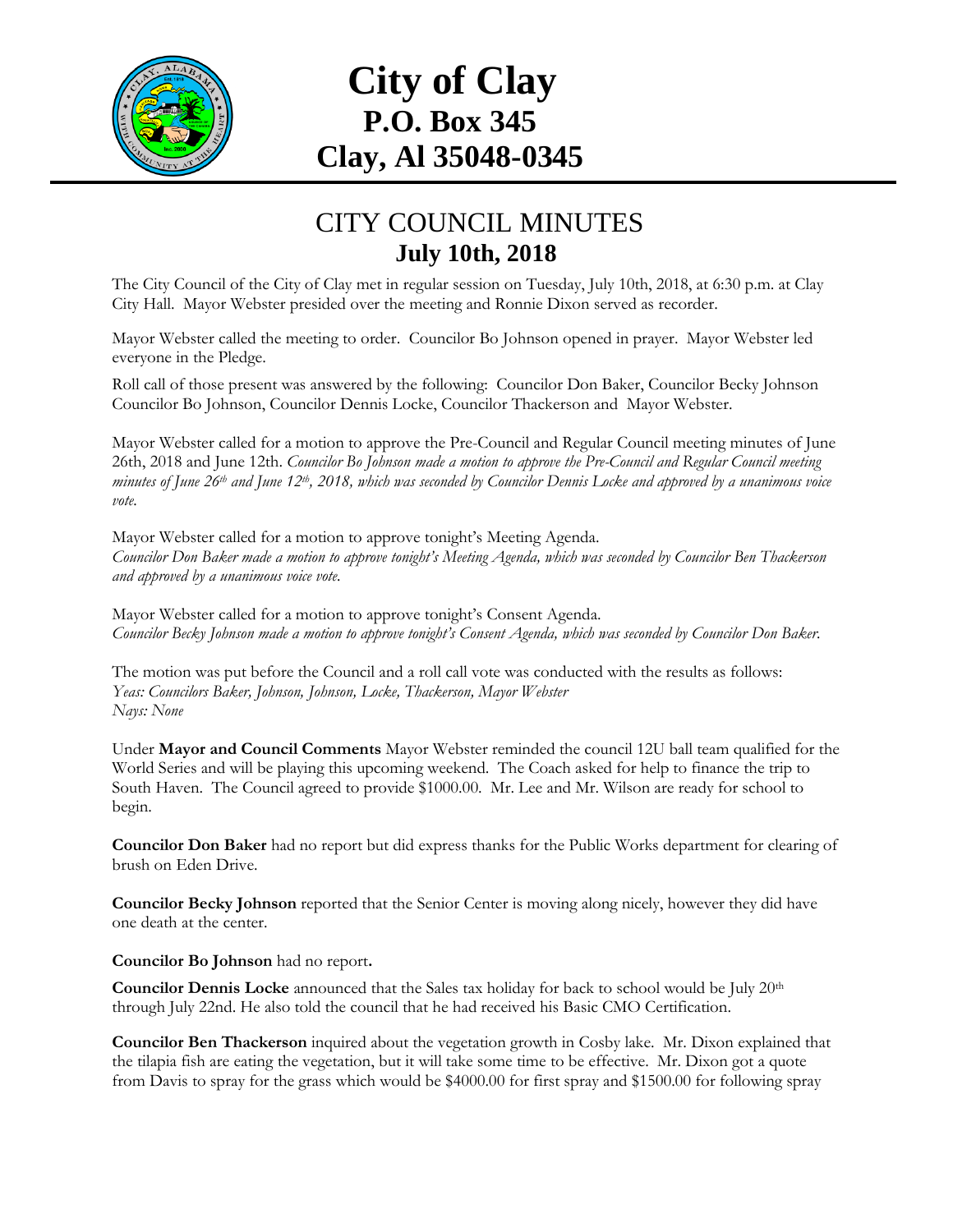

## **CITY OF CLAY CITY COUNCIL MINUTES July 10th, 2018**

and would not affect the algae. The council did not elect to spray the grass. Kellis has sprayed the kudzu at the ballparks.

Under **Reading of Petitions, Applications, Complaints, Appeals, Communications, etc.,** Mayor Webster announced there were none.

Under the **City Manager's Report** Ronnie Dixon announced there would be a bid opening for demolition at 2346 Old Springville Road. There was only one bid from TUC for \$8500.00 and would be voted on at next City Council meeting. Mr. Dixon reported the account balances in the General Fund = \$649,559.91; Contractors Bond =  $$152,026.80$ ; Capital Improvement Fund =  $$432,411.36$ ; 4 & 5 Cent Gasoline Fund =  $$107,600.87$ ; 7 Cent Gasoline Fund =  $$63,081.17$ ; Building Fund =  $$30,063.85$ ; Paving Supplement Fund =  $$300,000.00;$  Contingency Fund =  $$1,100,000.00;$  BBT Fund=  $$22,241.52;$  Ballpark Registration Income = 59,112.50 and Ballpark Sports Expense = (44,028.53).

**Under Public Hearings**, Ronnie Dixon presented resolution 2018-19 to declare the following properties to be a public nuisance: 5176 Yorkshire Drive and 5180 Yorkshire Drive. These properties back up to Sterling Glen and have been cut in the past years by property owners. There was no one present to speak for or against the resolution.

Mayor Webster called for a motion to move to unanimous consent. *Councilor Becky Johnson made a motion to move into unanimous consent which was seconded by Councilor Bo Johnson.* The motion was put before the Council and a roll call vote was conducted with the results as follows: *Yeas: Councilors Baker, Johnson, Johnson, Locke, Thackerson and Mayor Webster Nays: None*

Mayor Webster introduced Resolution 2018-19 to authorize the elimination of nuisance on private property on the following addresses: 5176 Yorkshire Drive and 5180 Yorkshire Drive. *Councilor Don Baker made a motion to approve Resolution 2018-19 which was seconded by Councilor Becky Johnson and approved by unanimous consent*.

Mayor Webster introduced resolution 2018-20 to award a bid for demolition of unsafe building located at 2346 Old Springville Road. *Councilor Dennis Locke made a motion to approve Resolution 2018-20 which was seconded by Councilor Bo Johnson and approved by unanimous consent*.

Mayor Webster introduced resolution 2018-21 declaring weeds to be a public nuisance at locations: 5219 Jean Drive, 5410 Balboa Circle, 5732 Shadow Lake Drive, 5904 Elizabeth Drive, 5909 Elizabeth Drive and 7779 Shriner Drive. *Councilor Ben Thackerson made a motion to approve Resolution 2018-21 which was seconded by Councilor Don Baker and approved by unanimous consent.*

Mayor Webster introduced resolution 2018-22 declaring personal property to be a public nuisance at locations: 5209 Baggett Drive, 5758 Cherry Road, 6723 Trussville Clay Road and 7331 Whitney Drive. *Councilor Bo Johnson made a motion to approve Resolution 2018-22 which was seconded by Councilor Dennis Locke and approved by unanimous consent.*